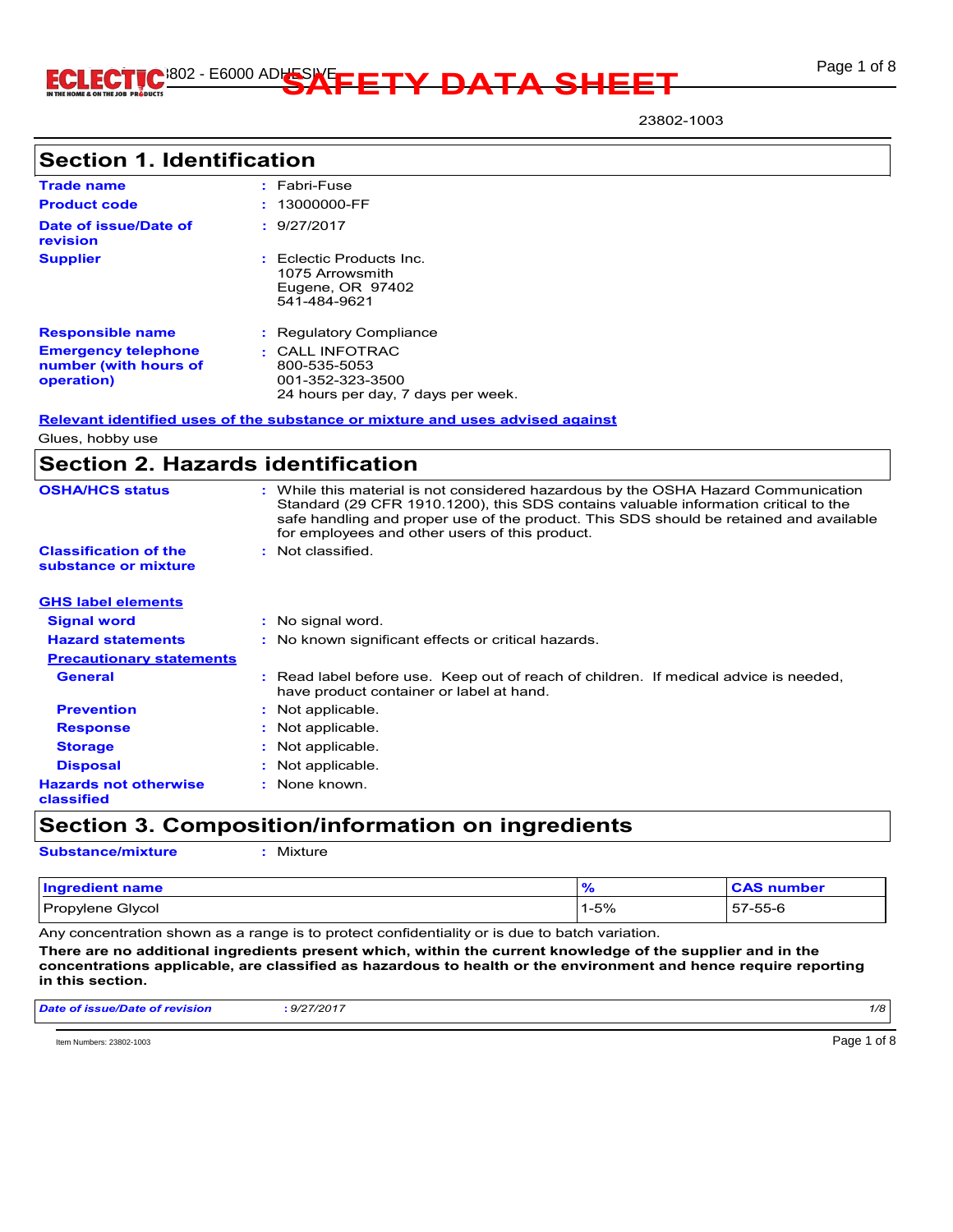### **Section 3. Composition/information on ingredients**

**Occupational exposure limits, if available, are listed in Section 8.**

### **Section 4. First aid measures**

| <b>Description of necessary first aid measures</b>      |                                                                                                                                                                                                                                                                                                                                                      |
|---------------------------------------------------------|------------------------------------------------------------------------------------------------------------------------------------------------------------------------------------------------------------------------------------------------------------------------------------------------------------------------------------------------------|
| <b>Eye contact</b>                                      | Immediately flush eyes with plenty of water, occasionally lifting the upper and lower<br>eyelids. Check for and remove any contact lenses. Get medical attention if irritation<br>occurs.                                                                                                                                                            |
| <b>Inhalation</b>                                       | Remove person to fresh air and keep at rest in a position comfortable for breathing.<br>Get medical attention if symptoms occur.                                                                                                                                                                                                                     |
| <b>Skin contact</b>                                     | Flush contaminated skin with plenty of water. Remove contaminated clothing and<br>shoes. Get medical attention if symptoms occur.                                                                                                                                                                                                                    |
| <b>Ingestion</b>                                        | Wash out mouth with water. Remove person to fresh air and keep at rest in a position<br>comfortable for breathing. If material has been swallowed and the exposed person is<br>conscious, give small quantities of water to drink. Do not induce vomiting unless<br>directed to do so by medical personnel. Get medical attention if symptoms occur. |
| <b>Potential acute health effects</b>                   | <b>Most important symptoms/effects, acute and delayed</b>                                                                                                                                                                                                                                                                                            |
| <b>Eye contact</b>                                      | No known significant effects or critical hazards.                                                                                                                                                                                                                                                                                                    |
| <b>Inhalation</b>                                       | No known significant effects or critical hazards.                                                                                                                                                                                                                                                                                                    |
| <b>Skin contact</b>                                     |                                                                                                                                                                                                                                                                                                                                                      |
|                                                         | No known significant effects or critical hazards.                                                                                                                                                                                                                                                                                                    |
| <b>Ingestion</b><br><b>Over-exposure signs/symptoms</b> | : No known significant effects or critical hazards.                                                                                                                                                                                                                                                                                                  |
|                                                         | : No specific data.                                                                                                                                                                                                                                                                                                                                  |
| <b>Eye contact</b><br><b>Inhalation</b>                 | No specific data.                                                                                                                                                                                                                                                                                                                                    |
|                                                         |                                                                                                                                                                                                                                                                                                                                                      |
| <b>Skin contact</b>                                     | No specific data.                                                                                                                                                                                                                                                                                                                                    |
| <b>Ingestion</b>                                        | : No specific data.                                                                                                                                                                                                                                                                                                                                  |
|                                                         | Indication of immediate medical attention and special treatment needed, if necessary                                                                                                                                                                                                                                                                 |
| <b>Notes to physician</b>                               | : Treat symptomatically. Contact poison treatment specialist immediately if large                                                                                                                                                                                                                                                                    |

| Notes to physician                | $\colon$ Treat symptomatically. Contact poison treatment specialist immediately if large<br>quantities have been ingested or inhaled. |
|-----------------------------------|---------------------------------------------------------------------------------------------------------------------------------------|
| <b>Specific treatments</b>        | : No specific treatment.                                                                                                              |
| <b>Protection of first-aiders</b> | : No action shall be taken involving any personal risk or without suitable training.                                                  |

#### **See toxicological information (Section 11)**

#### **Section 5. Fire-fighting measures** Use an extinguishing agent suitable for the surrounding fire. **: Extinguishing media Suitable extinguishing media**

| $\blacksquare$<br>Unsuitable extinguishing<br>media  | : None known.                                                                                      |
|------------------------------------------------------|----------------------------------------------------------------------------------------------------|
| <b>Specific hazards arising</b><br>from the chemical | : In a fire or if heated, a pressure increase will occur and the container may burst.              |
| <b>Hazardous thermal</b><br>decomposition products   | : Decomposition products may include the following materials:<br>carbon dioxide<br>carbon monoxide |

| Dai<br>ומו | 700<br>- a/f<br>72U<br>the contract of the contract of the contract of the contract of the contract of the contract of the contract of | 2/8 |
|------------|----------------------------------------------------------------------------------------------------------------------------------------|-----|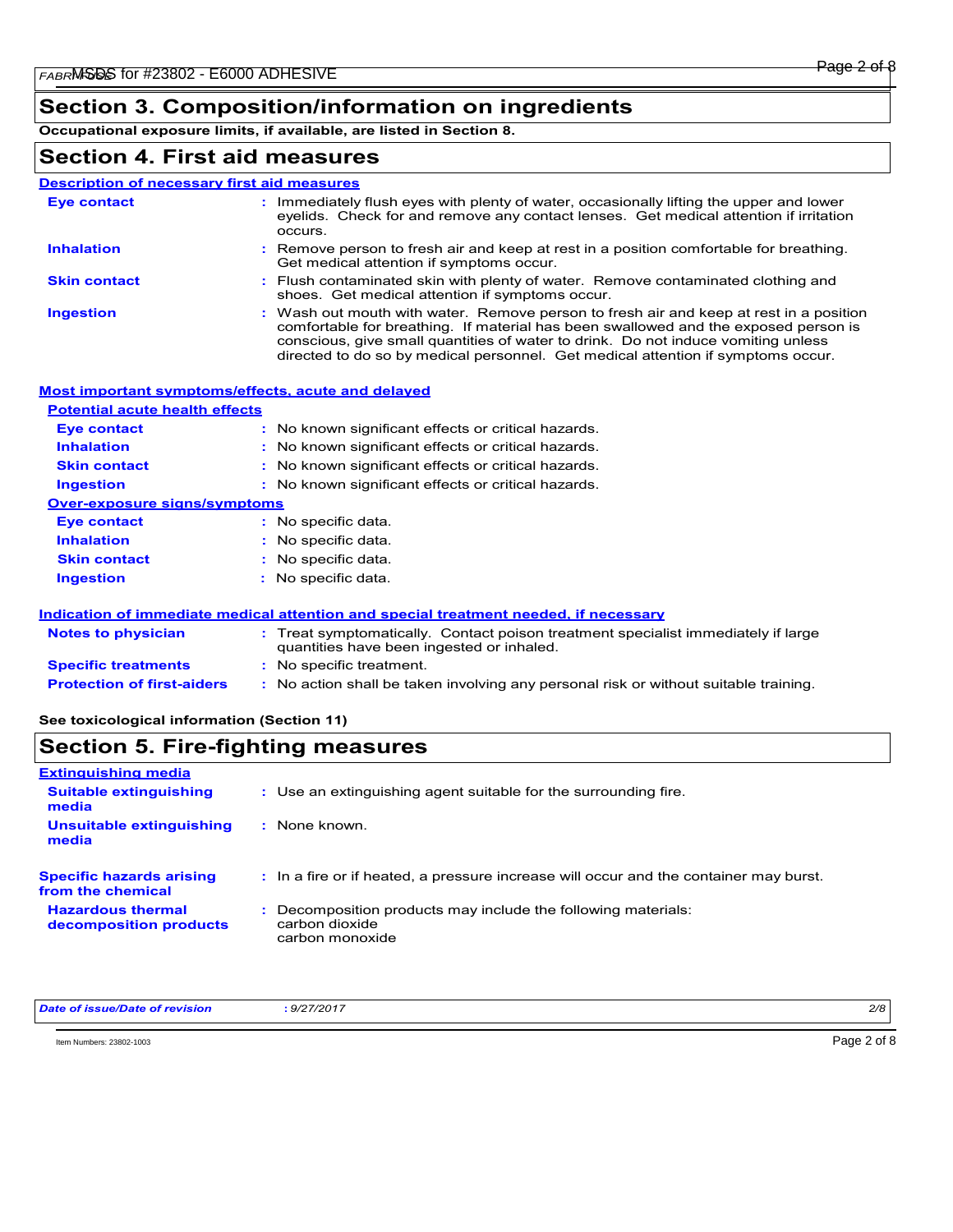## **Section 5. Fire-fighting measures**

| <b>Special protective actions</b><br>for fire-fighters   | : Promptly isolate the scene by removing all persons from the vicinity of the incident if<br>there is a fire. No action shall be taken involving any personal risk or without suitable<br>training. |
|----------------------------------------------------------|-----------------------------------------------------------------------------------------------------------------------------------------------------------------------------------------------------|
| <b>Special protective</b><br>equipment for fire-fighters | : Fire-fighters should wear appropriate protective equipment and self-contained breathing<br>apparatus (SCBA) with a full face-piece operated in positive pressure mode.                            |
| <b>Remark</b>                                            | : Non-flammable.                                                                                                                                                                                    |

### **Section 6. Accidental release measures**

|                                                              | Personal precautions, protective equipment and emergency procedures                                                                                                                                                                                                                                                                                                                                                                                                                                                                                                                      |
|--------------------------------------------------------------|------------------------------------------------------------------------------------------------------------------------------------------------------------------------------------------------------------------------------------------------------------------------------------------------------------------------------------------------------------------------------------------------------------------------------------------------------------------------------------------------------------------------------------------------------------------------------------------|
| For non-emergency<br>personnel                               | : No action shall be taken involving any personal risk or without suitable training.<br>Evacuate surrounding areas. Keep unnecessary and unprotected personnel from<br>entering. Do not touch or walk through spilled material. Put on appropriate personal<br>protective equipment.                                                                                                                                                                                                                                                                                                     |
| For emergency responders                                     | If specialised clothing is required to deal with the spillage, take note of any information<br>in Section 8 on suitable and unsuitable materials. See also the information in "For non-<br>emergency personnel".                                                                                                                                                                                                                                                                                                                                                                         |
| <b>Environmental precautions</b>                             | : Avoid dispersal of spilled material and runoff and contact with soil, waterways, drains<br>and sewers. Inform the relevant authorities if the product has caused environmental<br>pollution (sewers, waterways, soil or air).                                                                                                                                                                                                                                                                                                                                                          |
| <b>Methods and materials for containment and cleaning up</b> |                                                                                                                                                                                                                                                                                                                                                                                                                                                                                                                                                                                          |
| <b>Small spill</b>                                           | : Stop leak if without risk. Move containers from spill area. Dilute with water and mop up<br>if water-soluble. Alternatively, or if water-insoluble, absorb with an inert dry material and<br>place in an appropriate waste disposal container. Dispose of via a licensed waste<br>disposal contractor.                                                                                                                                                                                                                                                                                 |
| <b>Large spill</b>                                           | Stop leak if without risk. Move containers from spill area. Prevent entry into sewers,<br>water courses, basements or confined areas. Wash spillages into an effluent treatment<br>plant or proceed as follows. Contain and collect spillage with non-combustible,<br>absorbent material e.g. sand, earth, vermiculite or diatomaceous earth and place in<br>container for disposal according to local regulations (see Section 13). Dispose of via a<br>licensed waste disposal contractor. Note: see Section 1 for emergency contact<br>information and Section 13 for waste disposal. |
|                                                              |                                                                                                                                                                                                                                                                                                                                                                                                                                                                                                                                                                                          |

### **Section 7. Handling and storage**

| <b>Precautions for safe handling</b>                                             |                                                                                                                                                                                                                                                                                                                                                                                                                                                                                                             |
|----------------------------------------------------------------------------------|-------------------------------------------------------------------------------------------------------------------------------------------------------------------------------------------------------------------------------------------------------------------------------------------------------------------------------------------------------------------------------------------------------------------------------------------------------------------------------------------------------------|
| <b>Protective measures</b>                                                       | : Put on appropriate personal protective equipment (see Section 8).                                                                                                                                                                                                                                                                                                                                                                                                                                         |
| <b>Advice on general</b><br>occupational hygiene                                 | : Eating, drinking and smoking should be prohibited in areas where this material is<br>handled, stored and processed. Workers should wash hands and face before eating,<br>drinking and smoking. Remove contaminated clothing and protective equipment before<br>entering eating areas. See also Section 8 for additional information on hygiene<br>measures.                                                                                                                                               |
| <b>Conditions for safe storage,</b><br>including any<br><b>incompatibilities</b> | Store in accordance with local regulations. Store in original container protected from<br>direct sunlight in a dry, cool and well-ventilated area, away from incompatible materials<br>(see Section 10) and food and drink. Keep container tightly closed and sealed until<br>ready for use. Containers that have been opened must be carefully resealed and kept<br>upright to prevent leakage. Do not store in unlabeled containers. Use appropriate<br>containment to avoid environmental contamination. |

*Date of issue/Date of revision* **:** *9/27/2017 3/8*

Item Numbers: 23802-1003 Page 3 of 8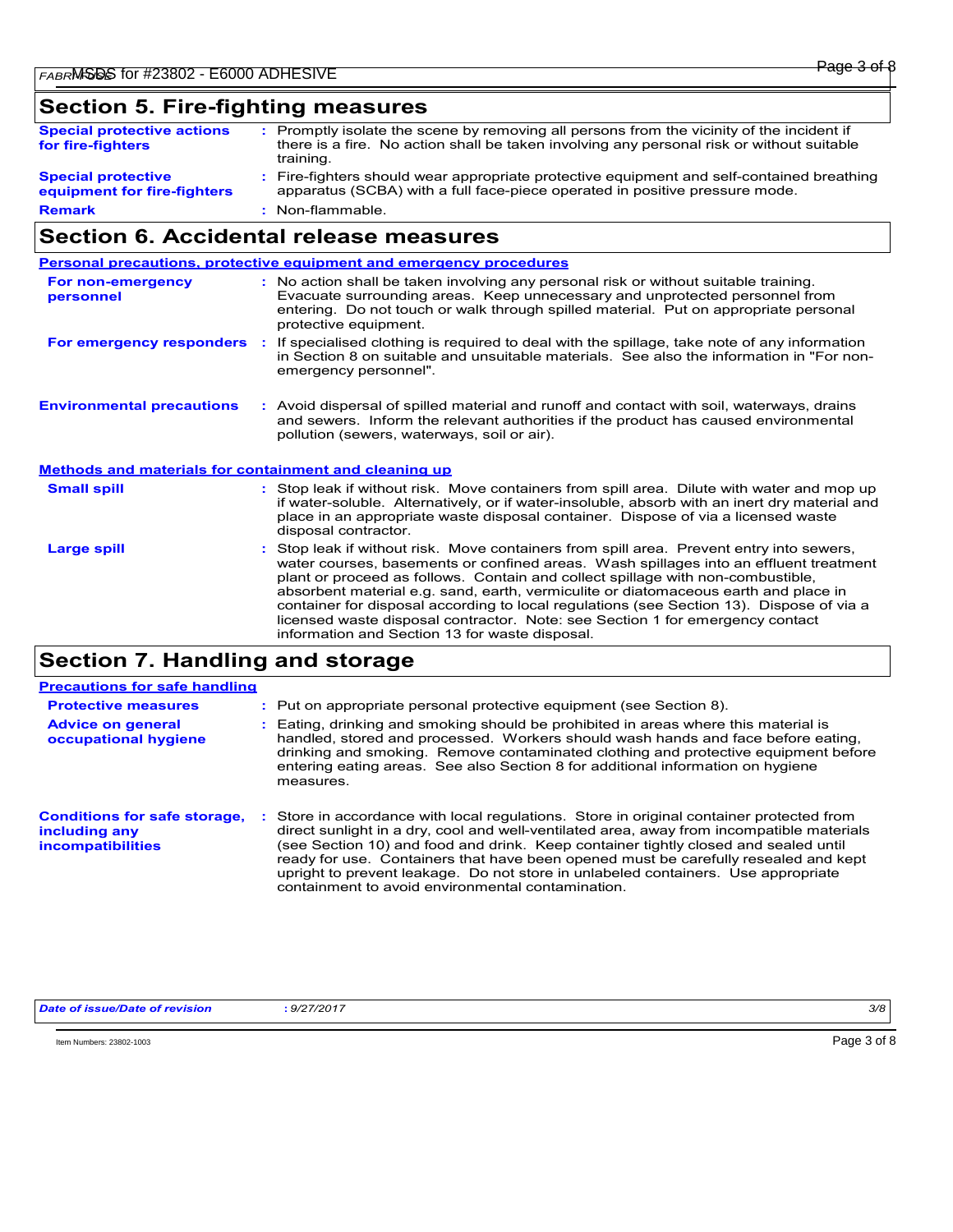#### **Control parameters**

**Occupational exposure limits**

| <b>Ingredient name</b>                     | <b>Exposure limits</b>                                                                                                                                                                                                                                                                                                                                                                            |  |  |
|--------------------------------------------|---------------------------------------------------------------------------------------------------------------------------------------------------------------------------------------------------------------------------------------------------------------------------------------------------------------------------------------------------------------------------------------------------|--|--|
| Propylene Glycol                           | AIHA WEEL (United States, 10/2011). Notes: 2004 Revised Document<br>TWA: 10 mg/m $\hat{A}^3$ 8 hours.                                                                                                                                                                                                                                                                                             |  |  |
| <b>Appropriate engineering</b><br>controls | : Good general ventilation should be sufficient to control worker exposure to airborne<br>contaminants.                                                                                                                                                                                                                                                                                           |  |  |
| <b>Environmental exposure</b><br>controls  | Emissions from ventilation or work process equipment should be checked to ensure<br>they comply with the requirements of environmental protection legislation. In some<br>cases, fume scrubbers, filters or engineering modifications to the process equipment<br>will be necessary to reduce emissions to acceptable levels.                                                                     |  |  |
| <b>Individual protection measures</b>      |                                                                                                                                                                                                                                                                                                                                                                                                   |  |  |
| <b>Hygiene measures</b>                    | : Wash hands, forearms and face thoroughly after handling chemical products, before<br>eating, smoking and using the lavatory and at the end of the working period.<br>Appropriate techniques should be used to remove potentially contaminated clothing.<br>Wash contaminated clothing before reusing. Ensure that eyewash stations and safety<br>showers are close to the workstation location. |  |  |
| <b>Eye/face protection</b>                 | Safety eyewear complying with an approved standard should be used when a risk<br>assessment indicates this is necessary to avoid exposure to liquid splashes, mists,<br>gases or dusts. If contact is possible, the following protection should be worn, unless<br>the assessment indicates a higher degree of protection: safety glasses with side-<br>shields.                                  |  |  |
| <b>Skin protection</b>                     |                                                                                                                                                                                                                                                                                                                                                                                                   |  |  |
| <b>Hand protection</b>                     | : Chemical-resistant, impervious gloves complying with an approved standard should be<br>worn at all times when handling chemical products if a risk assessment indicates this is<br>necessary.                                                                                                                                                                                                   |  |  |
| <b>Body protection</b>                     | : Personal protective equipment for the body should be selected based on the task being<br>performed and the risks involved and should be approved by a specialist before<br>handling this product.                                                                                                                                                                                               |  |  |
| <b>Other skin protection</b>               | : Appropriate footwear and any additional skin protection measures should be selected<br>based on the task being performed and the risks involved and should be approved by a<br>specialist before handling this product.                                                                                                                                                                         |  |  |
| <b>Respiratory protection</b>              | Use a properly fitted, air-purifying or air-fed respirator complying with an approved<br>÷.<br>standard if a risk assessment indicates this is necessary. Respirator selection must be<br>based on known or anticipated exposure levels, the hazards of the product and the safe<br>working limits of the selected respirator.                                                                    |  |  |

# **Section 9. Physical and chemical properties**

| <b>Appearance</b>                               |                                            |
|-------------------------------------------------|--------------------------------------------|
| <b>Physical state</b>                           | : Liquid. [Paste.]                         |
| <b>Color</b>                                    | : Milky white                              |
| Odor                                            | : Slight Ammonia. [Slight]                 |
| pH                                              | $: 8.2 \text{ to } 8.9$                    |
| <b>Boiling point</b>                            | : $>100^{\circ}$ C ( $>212^{\circ}$ F)     |
| <b>Flash point</b>                              | : Closed cup: Not applicable. [ASTM D3828] |
| <b>Flammability</b>                             | : Non-flammable.                           |
| <b>Evaporation rate</b>                         | $:$ <1 (ether (anhydrous) = 1)             |
| Lower and upper explosive<br>(flammable) limits | : Not available.                           |

*Date of issue/Date of revision* **:** *9/27/2017 4/8*

Item Numbers: 23802-1003 Page 4 of 8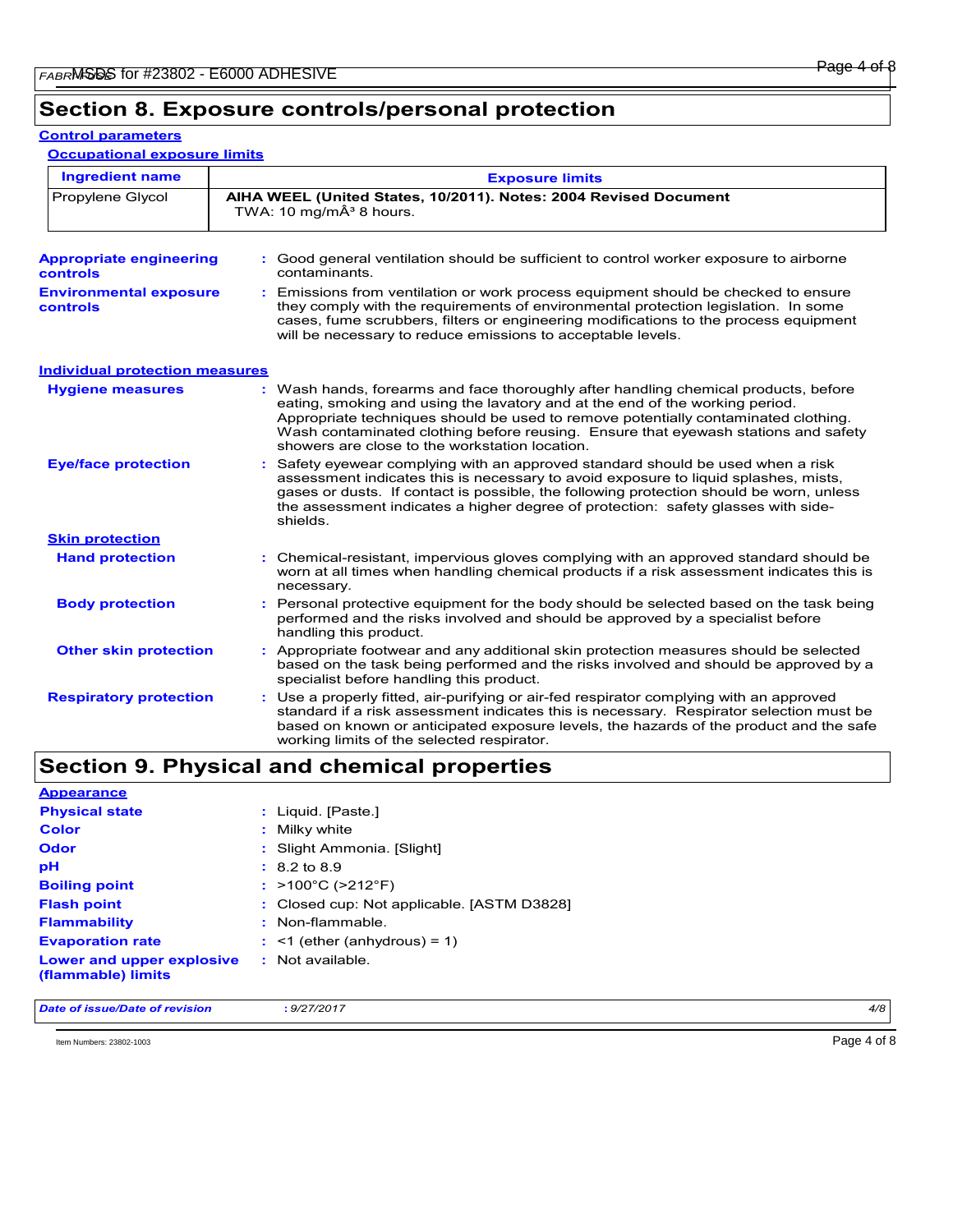# **Section 9. Physical and chemical properties**

| <b>Vapor pressure</b>   | : Not available.                                    |
|-------------------------|-----------------------------------------------------|
| <b>Vapor density</b>    | : $>1$ [Air = 1]                                    |
| <b>Specific gravity</b> | : 1.04                                              |
| <b>Solubility</b>       | : Easily soluble in the following materials: water. |
| $VOC (wt\%)$            | $: 2.26499\%$                                       |
| <b>Viscosity</b>        | : Not available.                                    |

## **Section 10. Stability and reactivity**

| <b>Reactivity</b>                                   | : No specific test data related to reactivity available for this product or its ingredients.            |
|-----------------------------------------------------|---------------------------------------------------------------------------------------------------------|
| <b>Chemical stability</b>                           | : The product is stable.                                                                                |
| <b>Possibility of hazardous</b><br><b>reactions</b> | : Under normal conditions of storage and use, hazardous reactions will not occur.                       |
| <b>Conditions to avoid</b>                          | : No specific data.                                                                                     |
| <b>Incompatible materials</b>                       | : No specific data.                                                                                     |
| <b>Hazardous decomposition</b><br>products          | Under normal conditions of storage and use, hazardous decomposition products should<br>not be produced. |

### **Section 11. Toxicological information**

#### **Information on toxicological effects**

#### **Acute toxicity**

| <b>Product/ingredient name</b> | <b>Result</b>                           |                | <b>Species</b> |                          | <b>Dose</b> |                                          | <b>Exposure</b>          |
|--------------------------------|-----------------------------------------|----------------|----------------|--------------------------|-------------|------------------------------------------|--------------------------|
| Propylene Glycol               | LD50 Dermal<br>LD50 Oral                |                | Rabbit<br>Rat  |                          | 20 g/kg     | 20800 mg/kg                              |                          |
| <b>Conclusion/Summary</b>      | : Not considered to be toxic to humans. |                |                |                          |             |                                          |                          |
| <b>Irritation/Corrosion</b>    |                                         |                |                |                          |             |                                          |                          |
| <b>Product/ingredient name</b> | <b>Result</b>                           | <b>Species</b> |                | <b>Score</b>             |             | <b>Exposure</b>                          | <b>Observation</b>       |
| Propylene Glycol               | Eyes - Mild irritant                    | Rabbit         |                |                          |             | 24 hours 500<br>milligrams               |                          |
|                                | Eyes - Mild irritant                    | Rabbit         |                |                          |             | 100<br>milligrams                        |                          |
|                                | Skin - Moderate irritant                | Child          |                |                          |             | 96 hours 30<br>Percent                   |                          |
|                                | Skin - Mild irritant                    | Human          |                | $\overline{\phantom{a}}$ |             | continuous<br>168 hours<br>500           | ٠                        |
|                                | Skin - Moderate irritant                | Human          |                |                          |             | milligrams<br>72 hours 104<br>milligrams |                          |
|                                | Skin - Mild irritant                    | Woman          |                | $\overline{\phantom{a}}$ |             | Intermittent<br>96 hours 30<br>Percent   | $\overline{\phantom{0}}$ |

#### **Sensitization**

Not available.

#### **Mutagenicity** Not available.

#### **Carcinogenicity**

Not available.

#### **Reproductive toxicity**

Not available.

*Date of issue/Date of revision* **:** *9/27/2017 5/8*

Item Numbers: 23802-1003 Page 5 of 8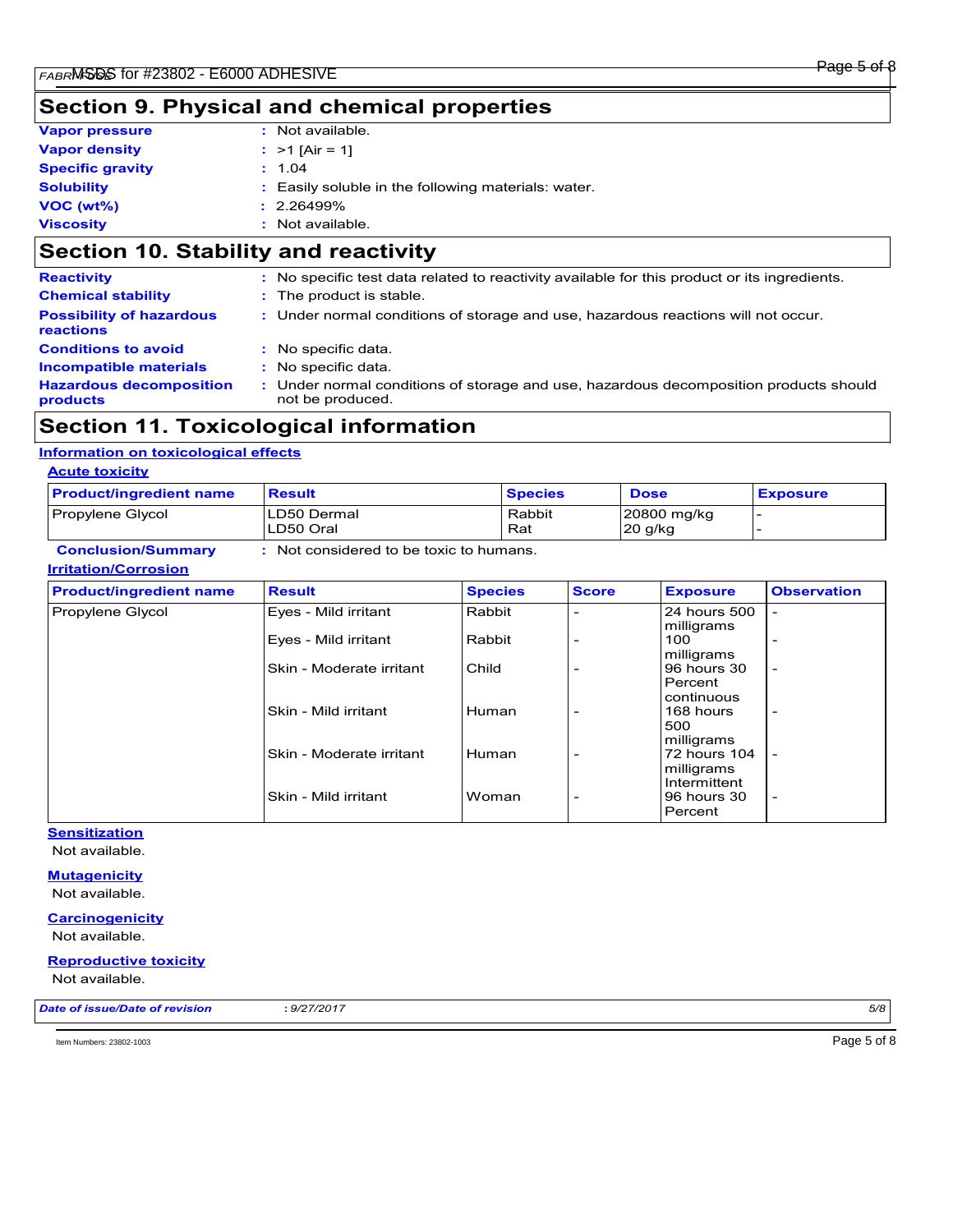# **Section 11. Toxicological information**

| <b>Teratogenicity</b>                                   |                                                     |  |
|---------------------------------------------------------|-----------------------------------------------------|--|
| Not available.                                          |                                                     |  |
| <b>Specific target organ toxicity (single exposure)</b> |                                                     |  |
| Not available.                                          |                                                     |  |
| Specific target organ toxicity (repeated exposure)      |                                                     |  |
| Not available.                                          |                                                     |  |
| <b>Aspiration hazard</b>                                |                                                     |  |
| Not available.                                          |                                                     |  |
|                                                         |                                                     |  |
| Information on the likely<br>routes of exposure         | : Routes of entry anticipated: Dermal, Inhalation.  |  |
| <b>Potential chronic health effects</b>                 |                                                     |  |
| Not available.                                          |                                                     |  |
| <b>General</b>                                          | : No known significant effects or critical hazards. |  |
| <b>Carcinogenicity</b>                                  | : No known significant effects or critical hazards. |  |
| <b>Mutagenicity</b>                                     | : No known significant effects or critical hazards. |  |
| <b>Teratogenicity</b>                                   | No known significant effects or critical hazards.   |  |
| <b>Developmental effects</b>                            | : No known significant effects or critical hazards. |  |
| <b>Fertility effects</b>                                | No known significant effects or critical hazards.   |  |
| <b>Numerical measures of toxicity</b>                   |                                                     |  |
| <b>Acute toxicity estimates</b>                         |                                                     |  |

Not available.

# **Section 12. Ecological information**

#### **Toxicity**

| <b>Product/ingredient name</b> | <b>Result</b>                                                            | <b>Species</b>                                                 | <b>Exposure</b>          |
|--------------------------------|--------------------------------------------------------------------------|----------------------------------------------------------------|--------------------------|
| Propylene Glycol               | Acute EC50 >1000 mg/l Fresh water<br>Acute LC50 1020000 ug/l Fresh water | Daphnia - Daphnia magna<br>Crustaceans - Ceriodaphnia<br>dubia | l 48 hours<br>l 48 hours |
|                                | Acute LC50 710000 ug/l Fresh water                                       | Fish - Pimephales promelas                                     | 96 hours                 |

#### **Persistence and degradability**

Not available.

**Other adverse effects** : No known significant effects or critical hazards.

Item Numbers: 23802-1003 Page 6 of 8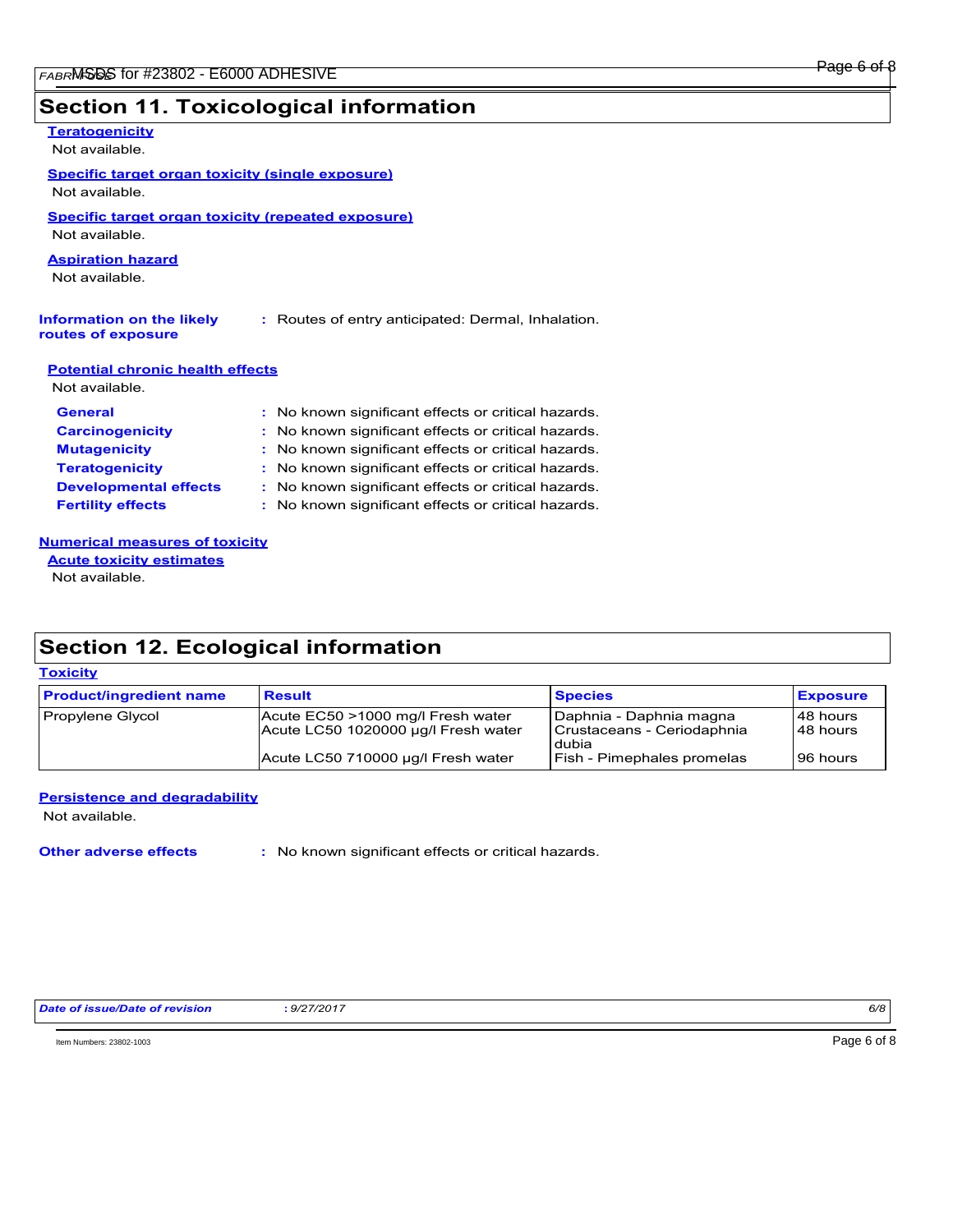### **Section 13. Disposal considerations**

|  | <b>Disposal methods</b> |  |
|--|-------------------------|--|

**Disposal methods** : The generation of waste should be avoided or minimized wherever possible. Disposal of this product, solutions and any by-products should at all times comply with the requirements of environmental protection and waste disposal legislation and any regional local authority requirements. Dispose of surplus and non-recyclable products via a licensed waste disposal contractor. Waste should not be disposed of untreated to the sewer unless fully compliant with the requirements of all authorities with jurisdiction. Waste packaging should be recycled. Incineration or landfill should only be considered when recycling is not feasible. This material and its container must be disposed of in a safe way. Empty containers or liners may retain some product residues. Avoid dispersal of spilled material and runoff and contact with soil, waterways, drains and sewers.

### **Section 14. Transport information**

|                                                       | <b>DOT Classification</b> | <b>TDG Classification</b> | <b>IMDG</b>              | <b>IATA</b>              |
|-------------------------------------------------------|---------------------------|---------------------------|--------------------------|--------------------------|
| <b>UN number</b>                                      | Not regulated.            | Not regulated.            | Not regulated.           | Not regulated.           |
| <b>UN proper</b><br>shipping name                     |                           | $\overline{\phantom{a}}$  | $\overline{\phantom{a}}$ |                          |
| <b>Transport</b><br>hazard class<br>(e <sub>s</sub> ) |                           | $\overline{\phantom{0}}$  | $\overline{\phantom{0}}$ |                          |
| <b>Packing group</b>                                  |                           | -                         | $\overline{\phantom{a}}$ | $\overline{\phantom{0}}$ |
| <b>Environmental</b><br>hazards                       | lNo.                      | No.                       | No.                      | No.                      |
| <b>Additional</b><br><i>information</i>               | Not available.            | Not available.            |                          | Not available.           |

Special precautions for user : Transport within user's premises: always transport in closed containers that are upright and secure. Ensure that persons transporting the product know what to do in the event of an accident or spillage.

### **Section 15. Regulatory information**

**U.S. Federal regulations WARNING:** This product contains less than 0.1% of a chemical known to the State of California to cause cancer. **: United States inventory (TSCA 8b)**: All components are listed or exempted. **California Prop. 65 SARA 311/312 Classification :** Not applicable. Styrene **No.** No. 2008 **No. 2008** No. 2008 No. 2008 No. 2008 No. 2008 No. 2009 No. 2009 No. 2009 No. **Ingredient name Cancer Reproductive**

| <b>00000000000000</b>     | .                                        | .   |  |
|---------------------------|------------------------------------------|-----|--|
| Formaldehyde.             | Yes.                                     | No. |  |
| <b>WHMIS (Canada)</b>     | : Not controlled under WHMIS (Canada).   |     |  |
| <b>Canada inventory</b>   | : All components are listed or exempted. |     |  |
| International regulations |                                          |     |  |

*Date of issue/Date of revision* **:** *9/27/2017 7/8*

 $\blacksquare$  Numbers: 23802-1003  $\blacksquare$   $\blacksquare$   $\blacksquare$   $\blacksquare$   $\blacksquare$   $\blacksquare$   $\blacksquare$   $\blacksquare$   $\blacksquare$   $\blacksquare$   $\blacksquare$   $\blacksquare$   $\blacksquare$   $\blacksquare$   $\blacksquare$   $\blacksquare$   $\blacksquare$   $\blacksquare$   $\blacksquare$   $\blacksquare$   $\blacksquare$   $\blacksquare$   $\blacksquare$   $\blacksquare$   $\blacksquare$   $\blacksquare$   $\blacksquare$   $\blacksquare$